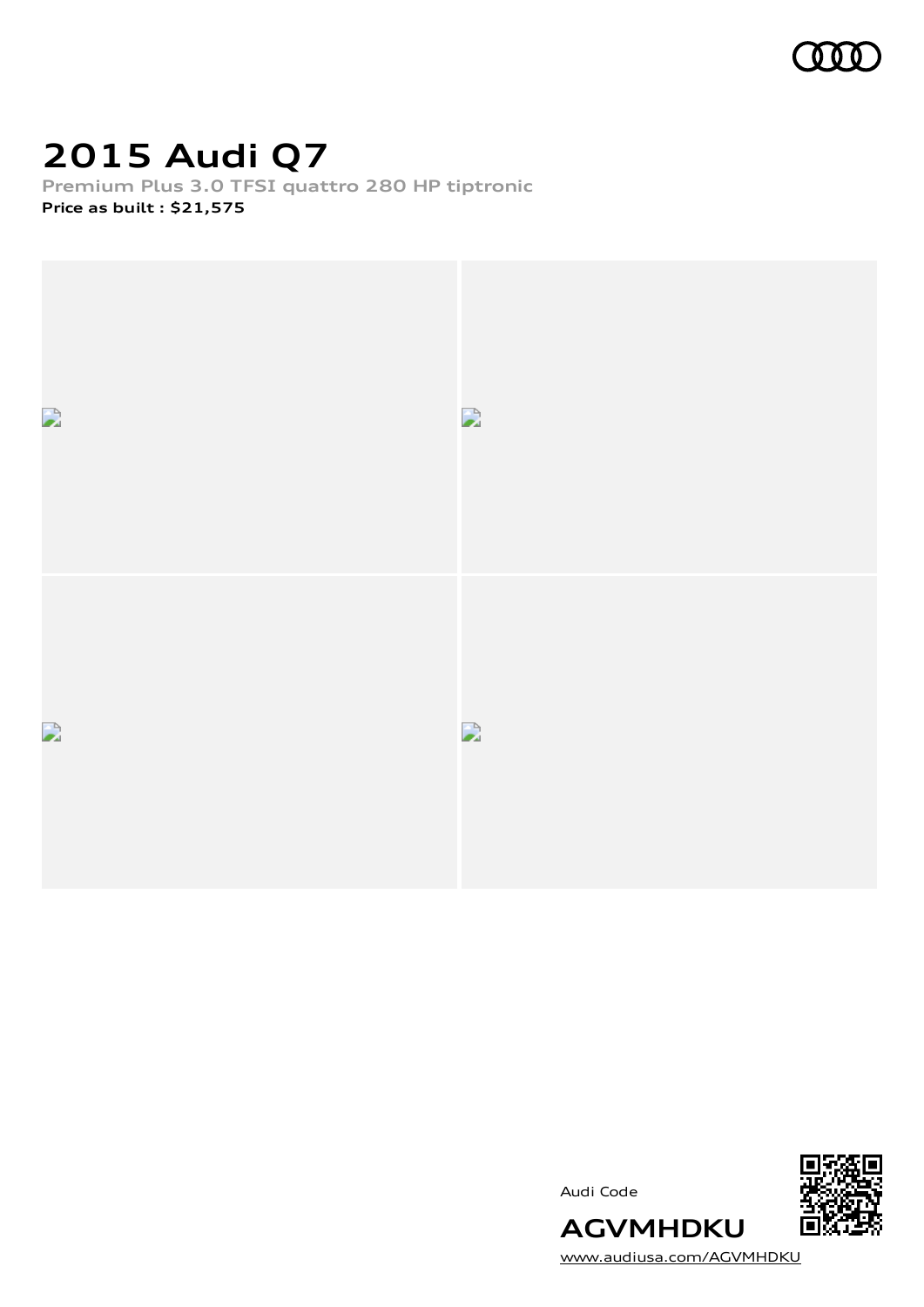### **Summary**

#### **Audi 2015 Audi Q7** Premium Plus 3.0 TFSI quattro 280 HP tiptronic

**Price as buil[t](#page-10-0)** \$21,575

#### **Exterior colour**

Night Black

### $\overline{\phantom{a}}$

#### **Further Information**

| Warranty        |              |
|-----------------|--------------|
|                 | N٥           |
| Mileage         | 80,541 miles |
| Type of vehicle | Used car     |
|                 |              |

**Interior colour**

#### **Technical Specifications**

| Engine type                  | Six-cylinder                                  |
|------------------------------|-----------------------------------------------|
| stroke                       | Displacement/Bore and 2,995/84.5 x 89.0 cc/mm |
| Torque                       | 295 @ 2,150-4,915 lb-ft@rpm                   |
| Top track speed              | 130 mph mph                                   |
| Acceleration (0 - 60<br>mph) | 7.7 sec. seconds                              |
| Recommended fuel             | Premium                                       |

#### **Audi Code** AGVMHDKU

**Your configuration on www.audiusa.com** [www.audiusa.com/AGVMHDKU](https://www.audiusa.com/AGVMHDKU)

#### **Commission number** 074c227c0a0e09b14df8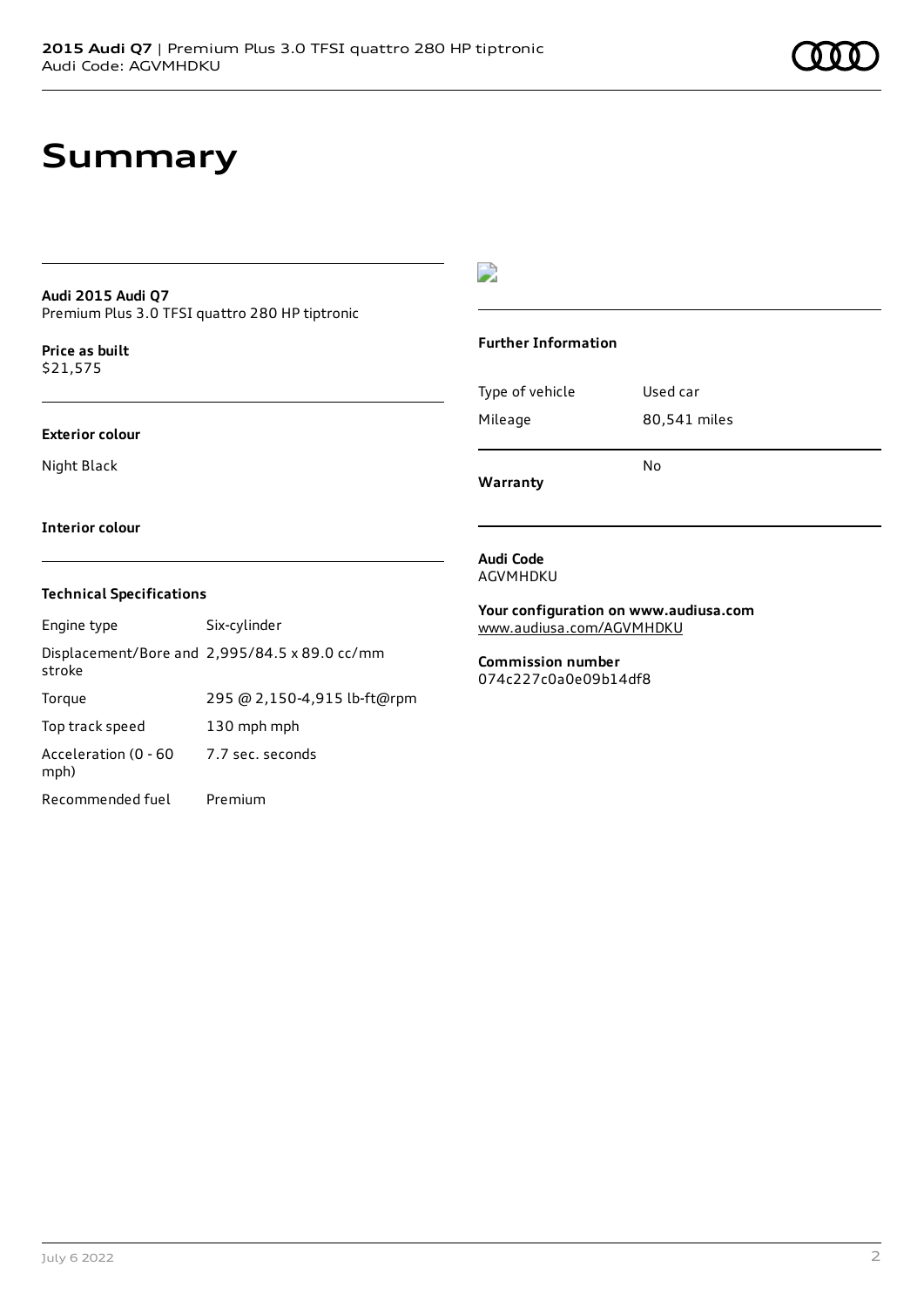# **Equipment**

Night Black

Audi advanced key - keyless start, stop and entry

Towing package

Power–folding, power–adjustable, auto–dimming, heated side mirrors with memory

275/45 R20 all-season tires

20" 10-spoke V design wheels with 275/45 all-season tires

Panoramic sunroof

Steering wheel with electric tilt and axial adjustment

DVD Player

Audi parking system with rear view camera









**(1/2)**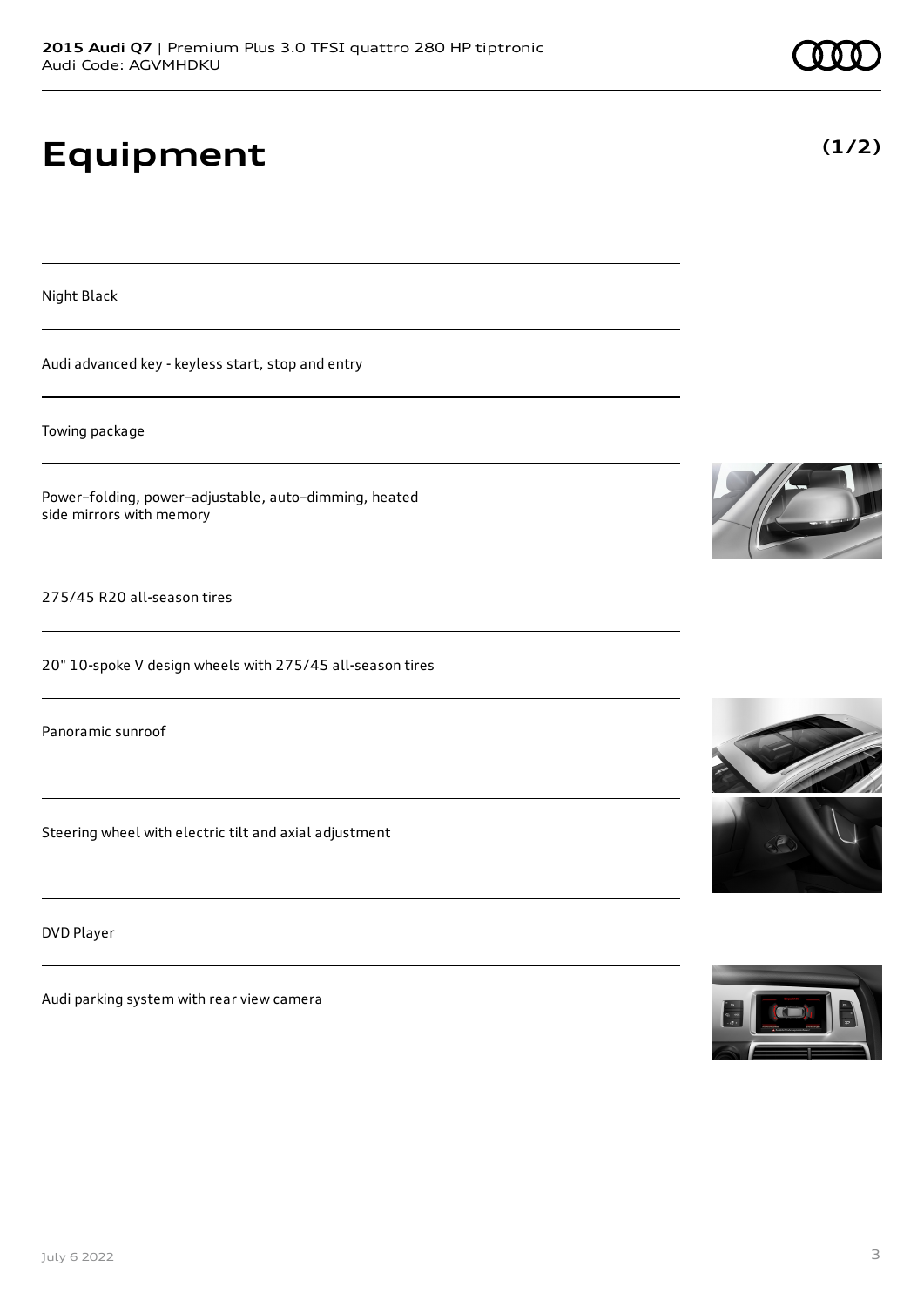# **Equipment**

Rear view camera

BOSE Surround Sound System

Color driver information system

HD Radio™ Technology

Voice control

Audi side assist

BLUETOOTH® wireless technology preparation for mobile phone









**(2/2)**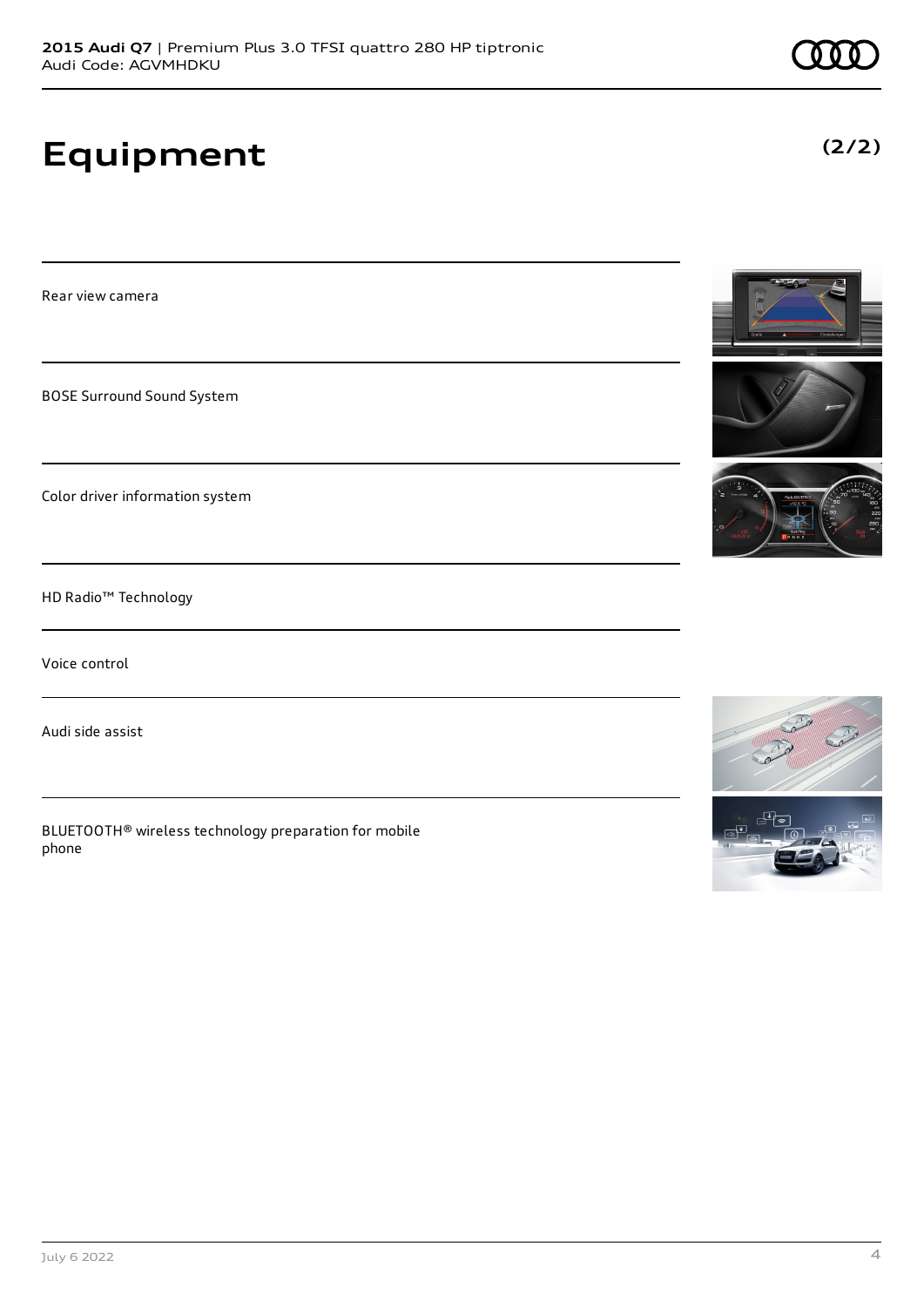### **Standard features**

#### **Safety and Security**

| 4UB             | Driver and front-passenger advanced airbags                                       |
|-----------------|-----------------------------------------------------------------------------------|
| 8T 1            | Cruise control with coast, resume and<br>accelerate features                      |
| 4H <sub>5</sub> | Power child-safety window and rear door<br>locks                                  |
| QZ0             | Tilt and telescopic manually adjustable<br>steering column                        |
| 7K6             | Tire-pressure monitoring system                                                   |
| 4X3             | Side airbags at front and head airbag system                                      |
| 8N6             | Light / rain sensor                                                               |
| 3B7             | ISOFIX child seat mounting and Top Tether<br>anchorage point for outer rear seats |
|                 |                                                                                   |

#### **Exterior**

| 0PO             | Dual exhaust outlets                                           |
|-----------------|----------------------------------------------------------------|
| 1S1             | Tool kit in storage compartment in trunk                       |
| 1 <sub>BW</sub> | Comfort suspension                                             |
| 3S1             | Aluminum roof rails                                            |
| 8EH             | Xenon plus headlights                                          |
| 803             | Automatic headlight leveling                                   |
| 4KF             | Privacy glass                                                  |
| 47R             | Brushed aluminum trim on roof rails and<br>around side windows |

#### **Interior**

| OE1 | Storage nets in backs of front seats                            |
|-----|-----------------------------------------------------------------|
| 011 | Chrome trim applied to bumpers, side sills,<br>and door handles |
| 7M0 | Plastic door sill trims                                         |

#### **Interior**

| 6N) | Light cloth headliner                                                                        |
|-----|----------------------------------------------------------------------------------------------|
| 9AD | Dual-zone automatic climate control                                                          |
| 4L7 | Auto-dimming interior mirror with compass                                                    |
| 001 | Illumination for interior door handles, air<br>vent controls, front footwells                |
| 2ZQ | Four-spoke multifunction steering wheel                                                      |
| 6F6 | Folding front center armrest with adjustable<br>height, dual cupholders, and storage         |
| 7F9 | Leather gearshift knob                                                                       |
| 4E9 | Power trunk open/close and hands-free<br>release                                             |
| 5XL | Dual front sun visors with lighted vanity<br>mirrors                                         |
| 5KL | Sliding 40/20/40 split folding rear<br>seatbacks with pass-through and adjustable<br>recline |
| 7HA | Cloth interior on doors                                                                      |
| N1F | Leather seating surfaces                                                                     |
| 4A3 | <b>Heated front seats</b>                                                                    |
| 5TS | Dark Brown Walnut Wood inlay                                                                 |

#### **Infotainment and Driver Assistance**

UF7 Audi music interface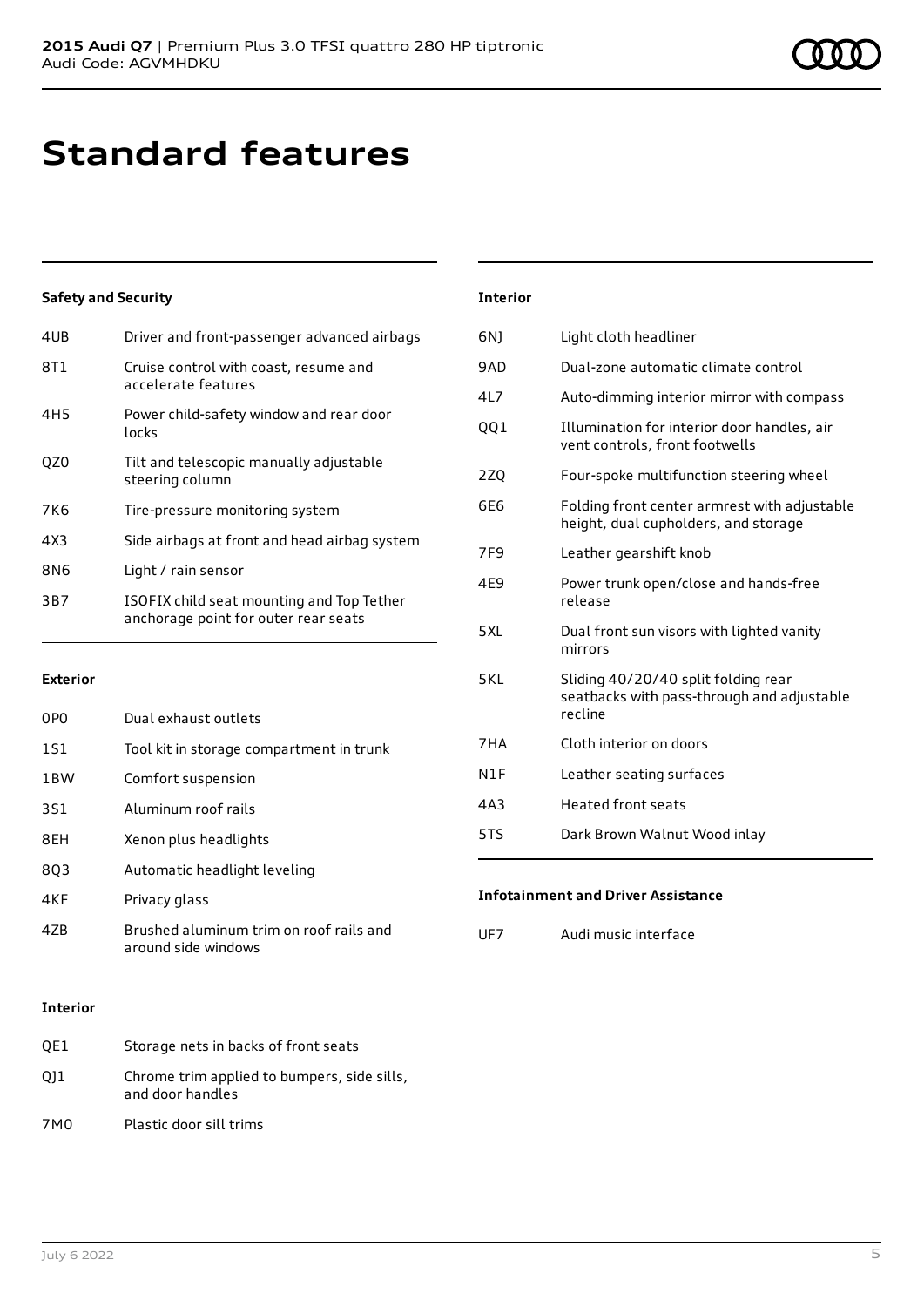### **Dealer remarks**

CARFAX 1-Owner. WAS \$23,715, PRICED TO MOVE \$2,100 below Kelley Blue Book! Heated Leather Seats, Third Row Seat, Moonroof, Navigation

KEY FEATURES INCLUDE Leather Seats, Third Row Seat, Panoramic Roof, All Wheel Drive, Power Liftgate

#### OPTION PACKAGES

PREMIUM PLUS PACKAGE Bose Surround Sound System, 14 speakers, 270W, 10-channel DSP w/Centerpoint surround technology and Audio Pilot noise compensation, Memory Function for Driver, 2-position, Located on driver's door, Front & Rear Acoustic Parking Sensors, HDD Navigation w/Voice Control, Audi Side Assist, MMI High Control Panel, Audi Connect w/Online Services, Driver Information System w/Trip Computer, color display, Audi Parking System Plus w/Rearview Camera, Electrically Adjustable Steering Column, tilt and telescoping, Audi Advanced Key, Doors can be locked and unlocked without active use of the car's ignition key; the engine is started w/a button on the center console next to the gear shift knob, without the need to insert the ignition key, Audi MMI Navigation Plus w/Voice Control, WHEELS: 9.0J X 20" 10-SPOKE-V-DESIGN Tires: P275/45R20 AS, TOWING PACKAGE 6,600 lbs towing capacity, increased cooling capacity and trailer hitch, AUDI TRAVELSPACE BASE CARRIER BARS storage bag.

EXPERTS REPORT Edmunds.com's review says "As for space

EXCELLENT VALUE Was \$23,715. This Q7 is priced \$2,100 below Kelley Blue Book.

SHOP WITH CONFIDENCE CARFAX 1-Owner

#### MORE ABOUT US

Audi Palo Alto is exceptionally proud to announce that we have been honored with the prestigious Audi Magna Society designation for 2018. This honor is awarded to the very best Audi dealers in the nation, and represents our commitment to our our customers. We invite you to visit Audi Palo Alto to experience what makes us one of the top Audi dealers in the country!

Pricing analysis performed on 6/15/2022. Horsepower calculations based on trim engine configuration. Please confirm the accuracy of the included equipment by calling us prior to purchase.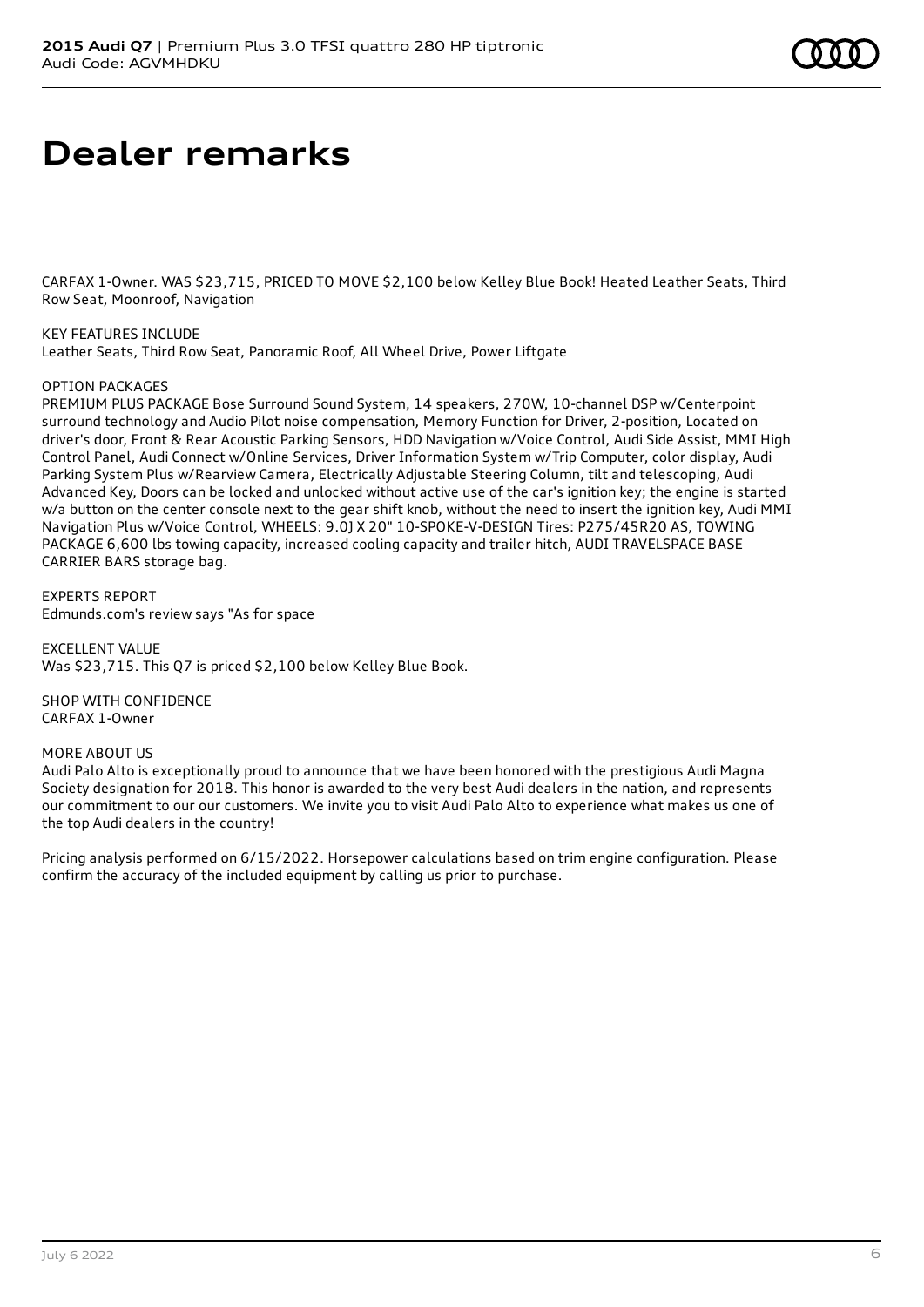### **Technical Specifications**

July 6 2022 7

### **Engineering | Performance**

Engine type Six-cylinder

| Acceleration (0 - 60 7.7 sec. seconds<br>mph) |                                               |
|-----------------------------------------------|-----------------------------------------------|
| Engine block                                  | Aluminum-alloy                                |
| Induction/fuel injection Supercharged/TFSI®   |                                               |
| Cylinder head                                 | Aluminum-alloy                                |
| Horsepower                                    | 280 @ 4,920-6,500 @ rpm                       |
| Towing capacity                               | 5,500 / 6,600 with Towing Package<br>lb       |
| stroke                                        | Displacement/Bore and 2,995/84.5 x 89.0 cc/mm |
| Top track speed                               | 130 mph mph                                   |
| Torque                                        | 295 @ 2,150-4,915 lb-ft@rpm                   |
| Valvetrain                                    | 24-Valve DOHC                                 |

#### **Transmission | Drivetrain**

| 0.672                                                                                                      |
|------------------------------------------------------------------------------------------------------------|
| 1.000                                                                                                      |
| 0.816                                                                                                      |
| 3.825                                                                                                      |
| 3.700                                                                                                      |
| 1.437                                                                                                      |
|                                                                                                            |
| Eight-speed tiptronic <sup>®</sup> automatic<br>transmission with quattro <sup>®</sup> all-<br>wheel drive |
| 1.217                                                                                                      |
| 2.840                                                                                                      |
| 1.864                                                                                                      |
|                                                                                                            |

#### **Electrical system**

| Alternator | 14 Volts - 190 amp |
|------------|--------------------|
| Battery    | 12 Volts - 80 amp  |

# **Steering**

| Steering type                             | Servotronic <sup>®</sup> power steering<br>system |
|-------------------------------------------|---------------------------------------------------|
| Turning diameter, curb-39.4 ft<br>to-curb |                                                   |
| Steering ratio                            | 16.5:1                                            |

#### **Suspension**

| Front axle | Double-wishbone front suspension |
|------------|----------------------------------|
| Rear axle  | Four-link rear suspension        |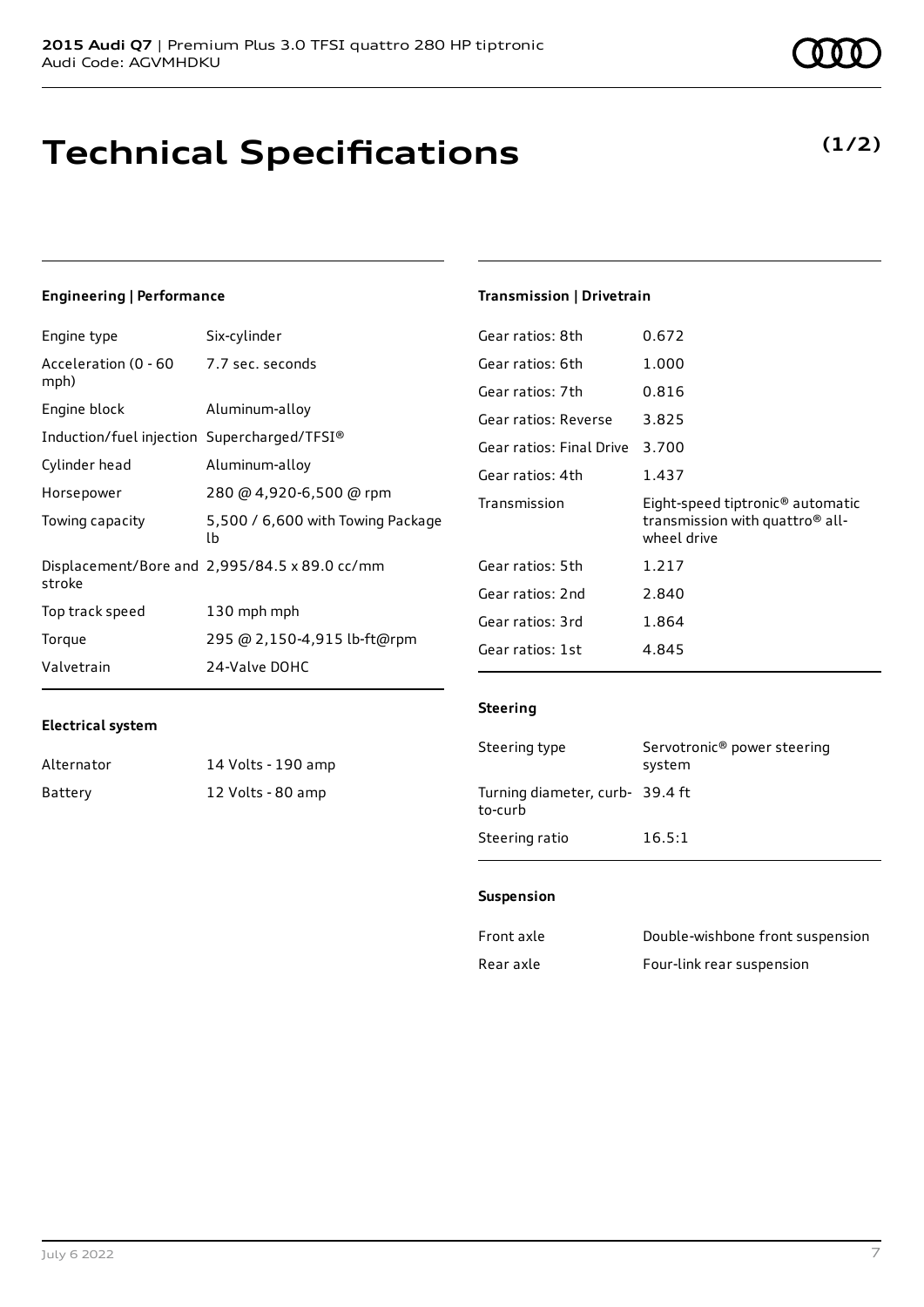## **Technical Specifications**

### **Brakes**

| <b>Front brakes</b>           | 13.8 (ventilated disc) in                                                                                                    |
|-------------------------------|------------------------------------------------------------------------------------------------------------------------------|
| Rear brakes                   | 13.0 (ventilated disc) in                                                                                                    |
| <b>Body</b>                   |                                                                                                                              |
| Material                      | Fully galvanized steel unibody with<br>aluminum hood, front fenders,<br>tailgate and multistep anti-<br>corrosion protection |
| <b>Warranty   Maintenance</b> |                                                                                                                              |

| Warranty    | 4-Year/50,000 mile new vehicle<br>limited warranty                                       |
|-------------|------------------------------------------------------------------------------------------|
| Maintenance | 12-Month/5,000 mile (whichever<br>occurs first) NO CHARGE first<br>scheduled maintenance |

#### **Exterior Measurements**

| Height                           | 68.4 in  |
|----------------------------------|----------|
| Overall width without<br>mirrors | 78.1 in  |
| Length                           | 200.3 in |
| Wheelbase                        | 118.2 in |
| Drag coefficient                 | .37 Cw   |
| Overall width with<br>mirrors    | 85.7 in  |
| Track rear                       | 66.0 in  |
| Track front                      | 65.0 in  |
| Curb weight                      | 5,192 lb |
| Ground clearance,<br>loaded      | $8.1$ in |

### **Interior measurements**

| Seating capacity                          | 7                                                                                       |
|-------------------------------------------|-----------------------------------------------------------------------------------------|
| Leg room, rear                            | 29.2 in                                                                                 |
| Shoulder room, front                      | 58.7 in                                                                                 |
| Shoulder room, middle                     | 58.1 in                                                                                 |
| Head room, front                          | 39.5 in                                                                                 |
| Head room with middle 37.2 in<br>sunroof  |                                                                                         |
| Shoulder room, rear                       | 48.6 in                                                                                 |
| Head room with front<br>sunroof           | 40.0 in                                                                                 |
| Head room with rear<br>sunroof            | 35.4 in                                                                                 |
| Leg room, middle                          | 37.1 in                                                                                 |
| Head room, rear                           | 35.6 in                                                                                 |
| Leg room, front                           | 41.3 in                                                                                 |
| Head room, middle                         | 39.0 in                                                                                 |
| Cargo volume, rear<br>seatbacks up/folded | 10.9/42.0/72.5 (behind third<br>row/behind second row/behind first<br>row) cu ft, cu ft |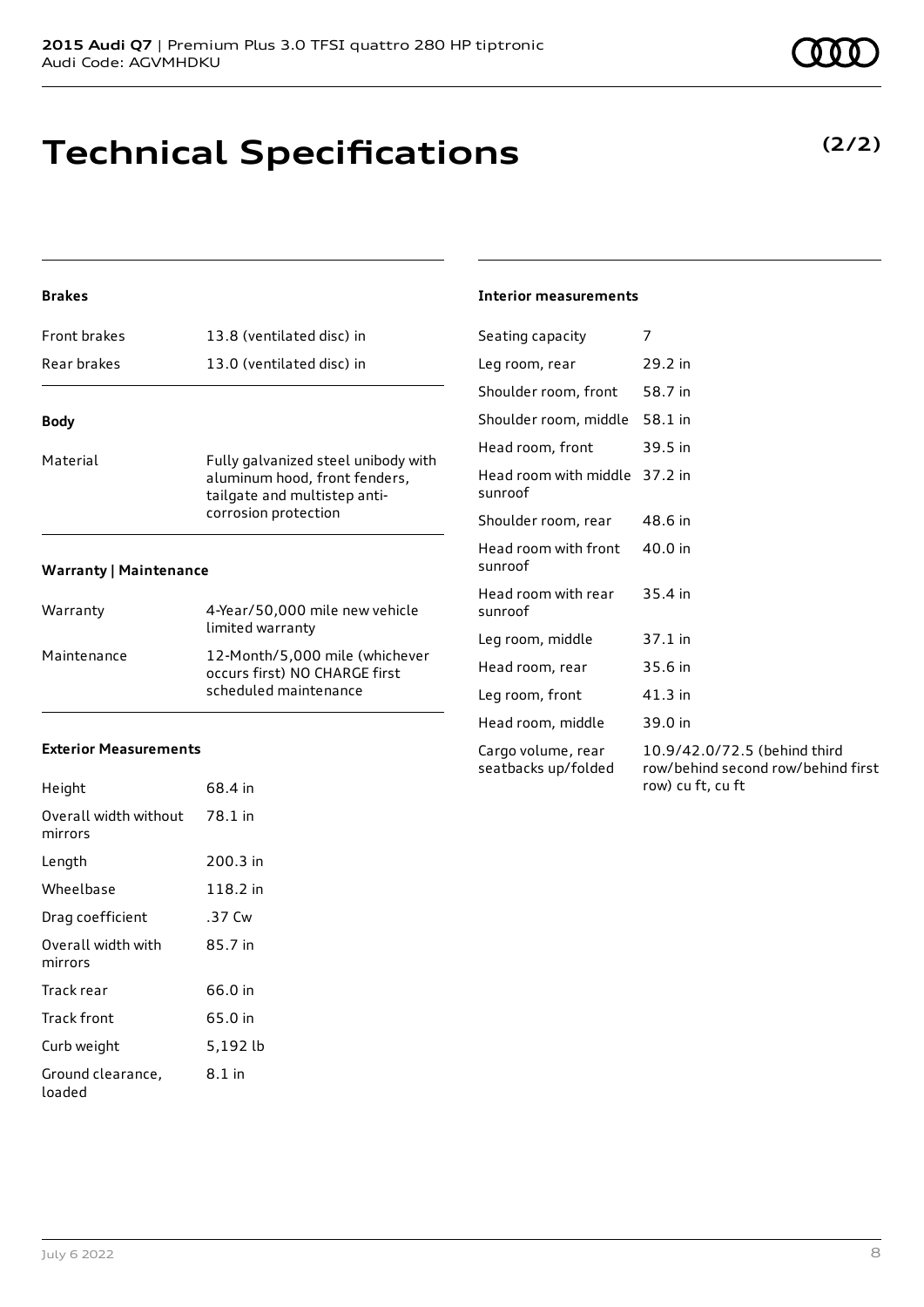

### **Consumption- and emission**

**Consumption by NEDC**

combined 18 mpg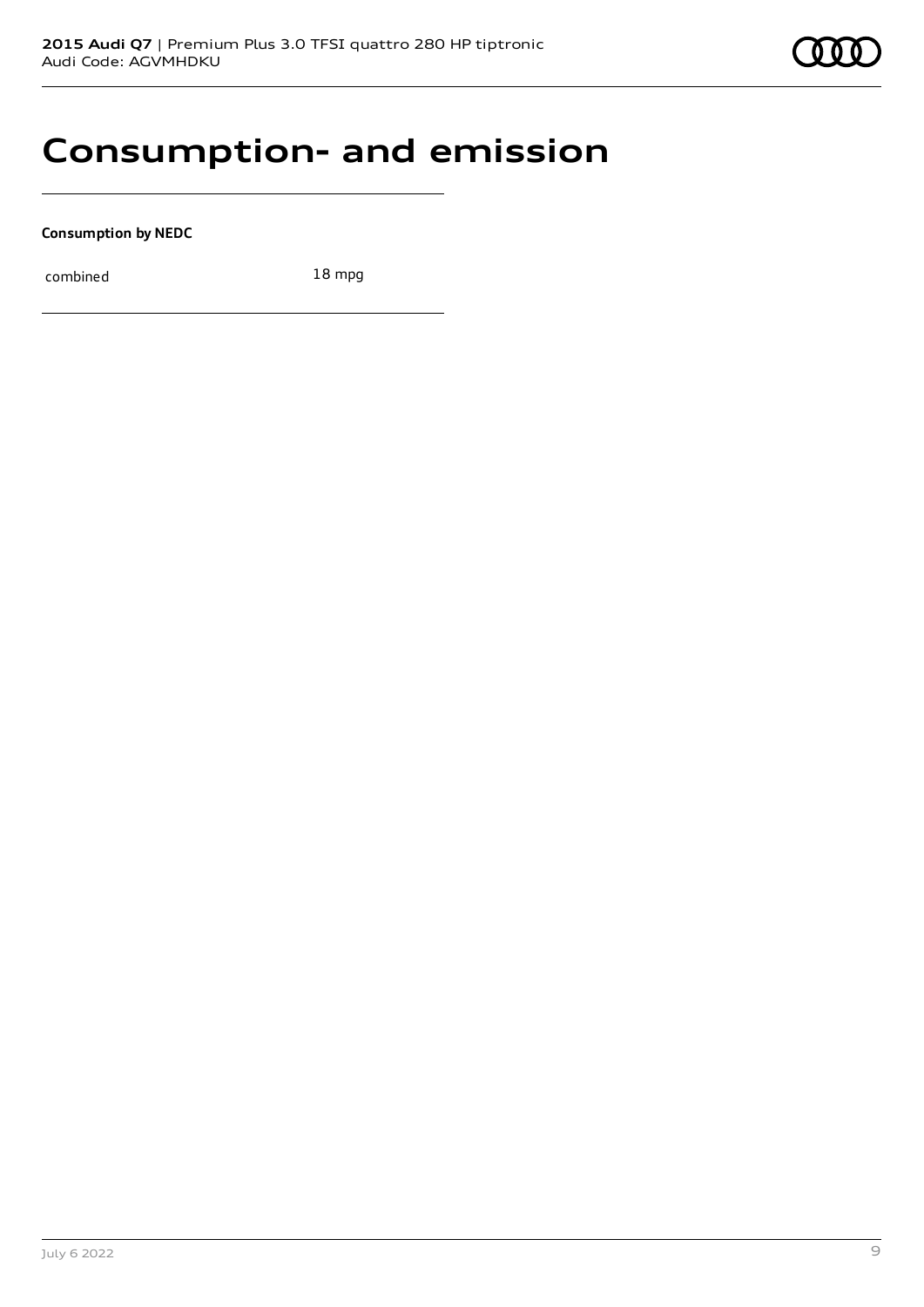### **Contact**

Dealer **Audi Palo Alto**

1730 Embarcadero Rd 94303 Palo Alto **CA** 

Phone: 6508566300 FAX: 6508562337

www: [https://www.audipaloalto.com](https://www.audipaloalto.com/)